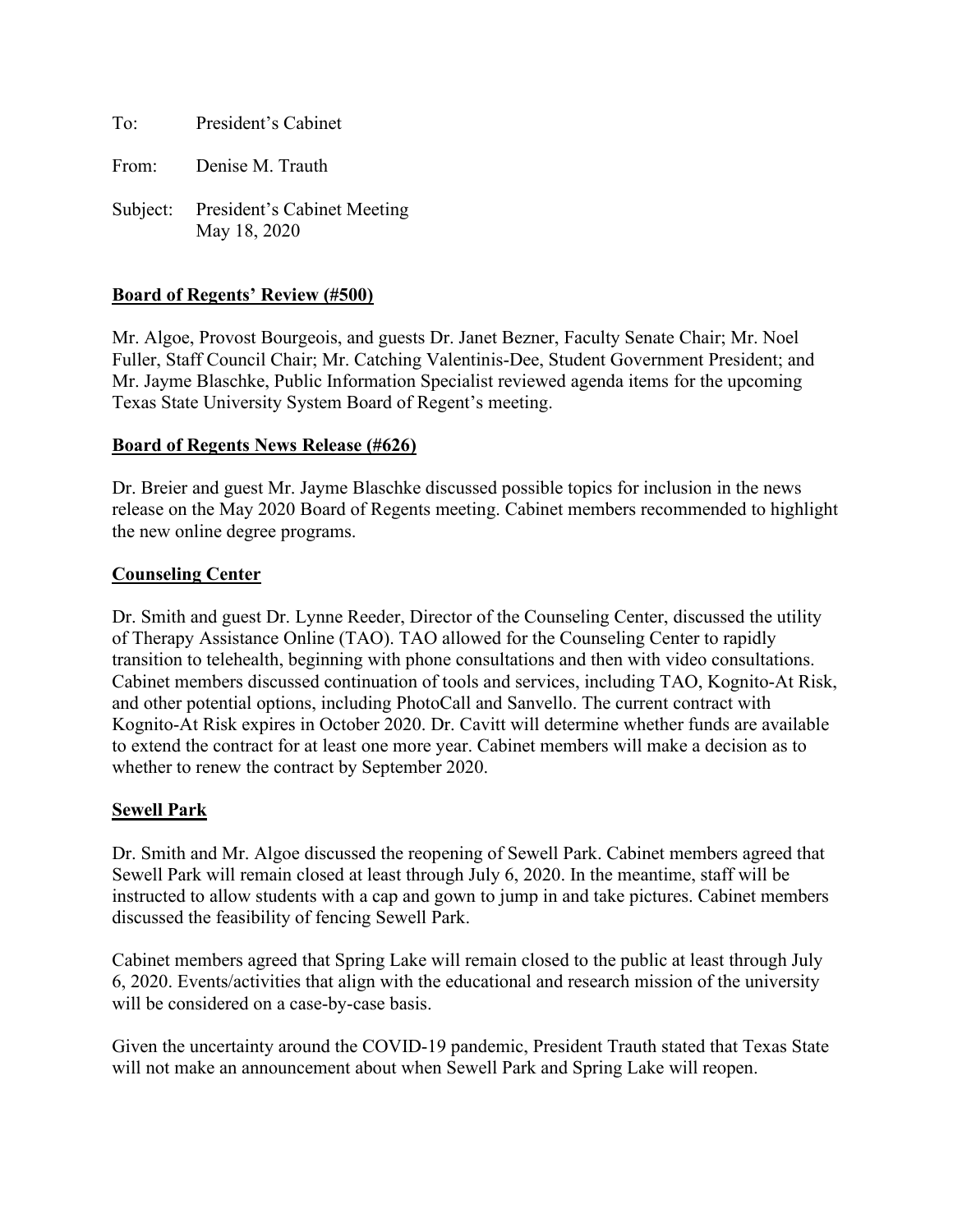Mr. Algoe announced that the City of San Marcos will allow the resumption of active recreation, including the Lions Club allowing tube rentals. Stationary activity, such as picnicking and sunbathing, will not be allowed.

Cabinet members discussed travel. Requests that align with the educational and research mission of the university will be considered on a case-by-case basis. Detailed safety plans must be submitted with the requests.

Mr. Algoe shared the [Hays County COVID-19 Dashboard](https://cosm.maps.arcgis.com/apps/opsdashboard/index.html#/b94aa5de450349c382fb59d4f57a6cc6) with Cabinet members. The data will be monitored daily and used to inform Cabinet-level decisions about university operations during the COVID-19 pandemic.

Dr. Lloyd announced that the Health, Wellness, and Safety Work Group will present preliminary recommendations on May 22, 2020. Cabinet members discussed the process for ensuring that faculty, staff, and students comply with safety measures that will be adopted and subsequently implemented on both Campuses.

Mr. Algoe and Dr. Lloyd are working with a small team to develop a process by which individuals who are higher risk for developing COVID-19 related complications can request additional workplace or instructional modifications The guidelines are nearly complete. Once approved by the President Cabinet, the guidelines will be communicated to the university community.

President Trauth instructed the Vice Presidents to host a Zoom meeting with their respective divisions to discuss budget adjustments and the university's commitment to operational efficiency.

Provost Bourgeois suggested that large in-person academic events be moved to a virtual setting. President's Cabinet will continue this discussion at a future meeting.

# **President's Update (#556)**

No items discussed.

# **Significant Issues (#01)**

Provost Bourgeois provided a preliminary enrollment update.

Provost Bourgeois announced that Phi Kappa Phi was named one of three finalists for the 2020 Excellence in Innovation Award by the Honor Society of Phi Kappa Phi.

Mr. Algoe discussed procedures when an employee tests positive for COVID-19.

Mr. Algoe announced that the City of San Marcos is repairing a broken watermain in front of the Student Recreation Center.